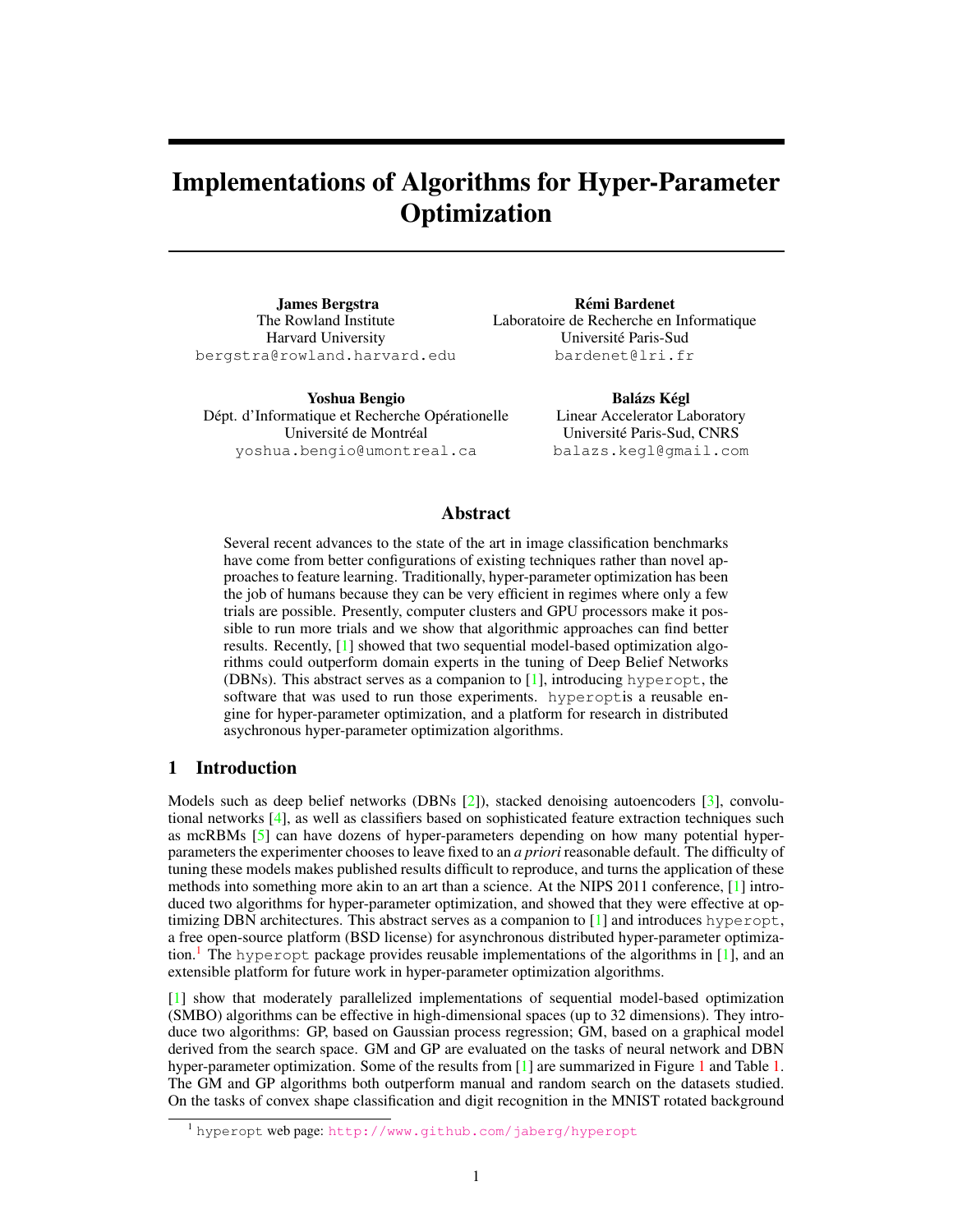

<span id="page-1-0"></span>Figure 1: GP optimizing neural network hyper-parameters on the Boston Housing regression task. Shown: best minimum found so far every 5 iterations, against time. Red = GP, Blue = Random. Shaded areas = one-sigma error bars.

|           | convex              | MRRI               |
|-----------|---------------------|--------------------|
| <b>GM</b> | 14.13 $\pm 0.30 \%$ | 44.55 $\pm 0.44\%$ |
| <b>GP</b> | $16.70 + 0.32\%$    | $47.08 + 0.44\%$   |
| Manual    | $18.63 \pm 0.34\%$  | $47.39 \pm 0.44\%$ |
| Random    | $18.97 \pm 0.34\%$  | $46.22 \pm 0.44\%$ |

<span id="page-1-1"></span>Table 1: The test set classification error of the best model found by each search algorithm on each problem. Each search algorithm was allowed up to 200 trials. The manual searches used 82 trials for convex and 27 trials "MNIST rotated background images" (MRBI).

images dataset (both introduced in [\[6\]](#page-4-5)) the DBN model optimized by the GM algorithm achieves the best scores to our knowlege.

The GP and GM algorithms are quite general, not DBN-specific. They apply to a broad range of configuration problems involving fixed or variable numbers of parameters that each might be discrete, ordinal, or continuous. This paper describes how the hyperopt software package allows them to be used in new optimization problems, and how to try new optimization strategies on problems such as DBN configuation..

## 2 Sequential Model-based Global Optimization

The GM and GP algorithms presented in [\[1\]](#page-4-0) fit into the framework of Sequential Model-Based Global Optimization (SMBO). SMBO algorithms have been used in many applications where evaluation of the fitness function is expensive [\[7,](#page-4-6) [8\]](#page-4-7). In an application where the true fitness function  $f: \mathcal{X} \to \mathbb{R}$  is costly to evaluate, model-based algorithms approximate f with a surrogate that is cheaper to evaluate. Typically the inner loop in an SMBO algorithm is the numerical optimization of this surrogate, or some transformation of the surrogate. The point  $x^*$  that maximizes the surrogate (or its transformation) becomes the proposal for where the true function  $f$  should be evaluated. This active-learning-like algorithm template is summarized in Figure [2.](#page-1-2)

| $\text{SMBO}(f, M_0, T, S)$ |                                                                         |  |
|-----------------------------|-------------------------------------------------------------------------|--|
|                             | $\mathcal{H} \leftarrow \emptyset$ .                                    |  |
| $\overline{2}$              | For $t \leftarrow 1$ to T,                                              |  |
| 3                           | Generate candidate $x^*$ by optimizing criterion S on model $M_{t-1}$ , |  |
| $\overline{4}$              | Evaluate $f(x^*)$ , $\qquad \triangleright$ Expensive step              |  |
| 5                           | $\mathcal{H} \leftarrow \mathcal{H} \cup (x^*, f(x^*)),$                |  |
| 6                           | Fit a new model $M_t$ to $H$ .                                          |  |
|                             | return $\mathcal H$                                                     |  |

<span id="page-1-2"></span>Figure 2: The pseudo-code of a generic Sequential Model-Based Optimization algorithm.

SMBO algorithms are differentiated in how they approximate  $f$ , and in the criterion that they optimize to get  $x^*$ . [\[1\]](#page-4-0) looked at two SMBO algorithms for optimizing hyper-parameters: one based on Gaussian Process regression (GP) for modeling  $P(y = f(x)|x)$  and one based on a simple non-parametric graphical model (GM) of the joint distribution  $P(x, y = f(x))$ . Both algorithms optimized the criterion of expected improvement (EI) in some surrogate to identify the proposal  $x^*$ in the SMBO template.

## 2.1 Parallelizing Sequential Optimization

SMBO algorithms are fundamentally *sequential* rather than parallel. However, when there is enough data to warrant a complex algorithm (requiring automatic configuration) it also typically takes a lot of CPU time (tens or hundreds of minutes) to use all of that data in testing that algorithm.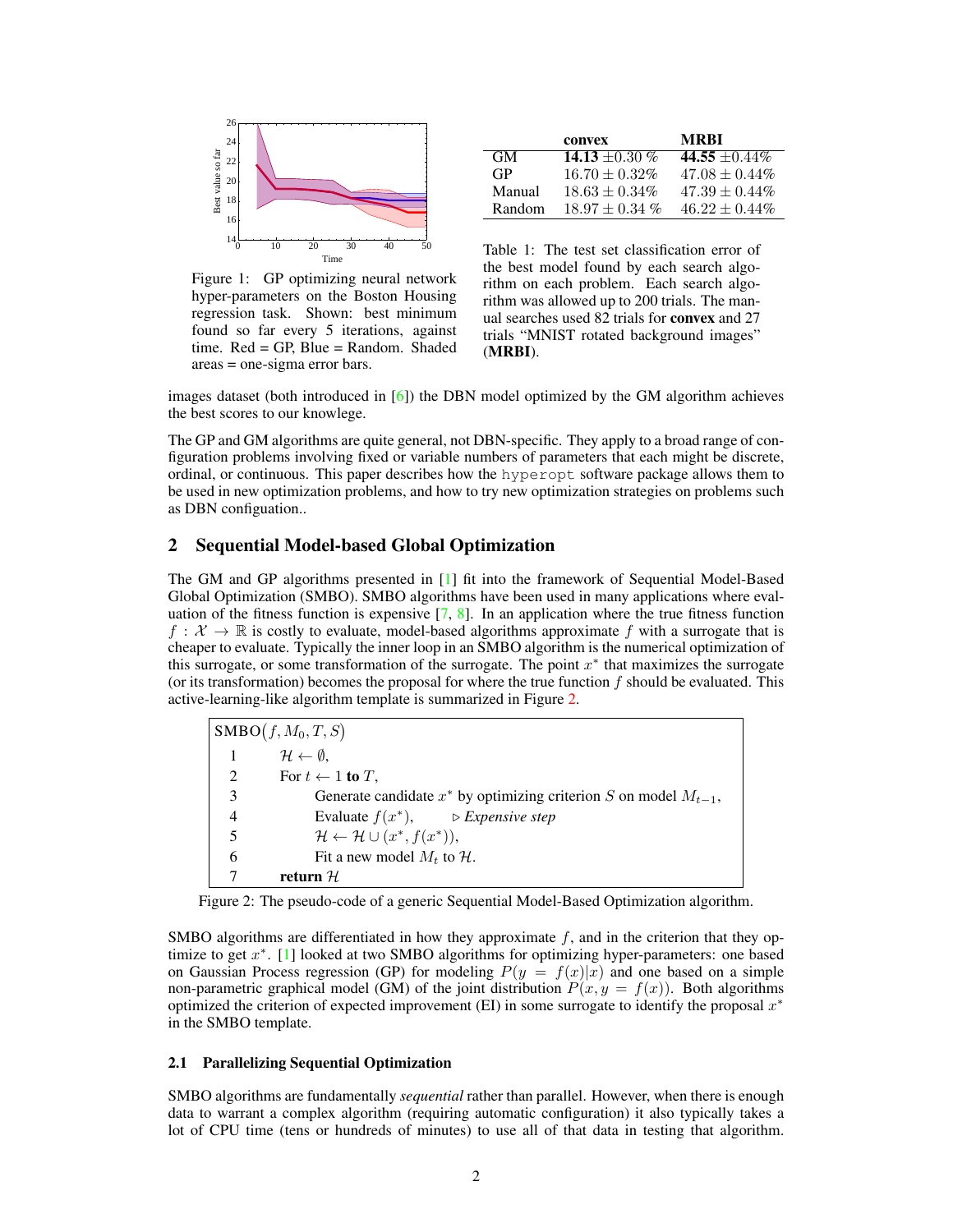Researchers in machine learning are accustomed to using a compute cluster to optimize hyperparameters because they can parallelize those calculations. It is of little practical use to use a sequential algorithm that cannot outperform a cluster in terms of quality of solution as a function of wall time. We need the optimization algorithm to parellelize the evaluations on line 4 of Figure [2.](#page-1-2)

hyperopt parallelizes sequential optimization by running the evaluations of line 4 asynchronously, and updating the database of results  $(H)$  asynchronously as those evaluation jobs complete. While the evaluation of the  $t<sup>th</sup>$  proposal is in progress, it is marked temporarily as having a constant, disappointing score (the *constant liar* approach, [\[9\]](#page-4-8)). A disapponting score prevents subsequent proposals  $t + \tau$  from exploring nearby locations redundantly.

### 2.2 Major Implementation Components

Our implementation of asynchronous SMBO employs a client-server architecture. The server is a standard MongoDB. MongoDB is used both to track the state of the experiment  $H$  and as a message board for more general inter-process communication between the clients. The clients are Python programs implemented in the hyperopt package. Two scripts are used to conduct a distributed asynchronous optimization: mongo-worker and mongo-search.

#### mongo-worker - worker loop

Called from the command-line with options to connect to a particular mongo server, it polls the server for a new candidate h in  $H$  and evaluates it.

mongo-search - server loop

Called from the command-line with options to connect to a particular mongo server, it polls the server and inserts a new candidate into  $H$  whenever the existing ones have all been taken by worker clients.

The mongo-worker script polls the mongo server and atomically fetches an un-started candidate h from H, which is a JSON (JavaScript Object Notation) document. It uses a field in h to identify the python function  $f$  that is to be used to evaluate the candidate. It extracts the candidate configuration subdocument  $(C)$ . It constructs a control object via which the evaluation function can communicate with mongo and other processes  $(R)$ . Finally it executes a sub-process that calls  $f(C, R)$ . When f returns, the subprocess marks h as being complete (or failed with an error). The mongo-worker script is meant to be launched using existing cluster dispatching software such as Torque, PBS, or SGE. A single experiment can draw on mongo-worker scripts running on multiple networks and clusters, the bandwidth requirement for communication between mongo-worker and mongo can be very low.

The mongo-search script requires command-line arguments specifying (a) the optimization algorithm and (b) the evaluation function. The script polls the mongo server and when there are zero new candidates in  $H$  it appeals to a plug-in (indicated by the command-line arguments) to suggest a new candidate. The plug-in makes a suggestion based on the state, the configuration, and the evaluation result of each  $h \in \mathcal{H}$ . The state of each h is either "new", "running", "finished successfully", or "finished in error". The mongo-search script inserts that candidate into  $H$ , where it will be picked up by an idle mongo-worker. The mongo-worker and mongo-search script are independent clients from the operating system's perspective: either one can be killed and restarted without disrupting the other. mongo-searchsaves its state to the MongoDB if it is killed with CTRL-C, so that it can be resumed later.

## 2.3 Using hyperopt to optimize a new function

To optimize a new function with hyperopt, implement the evaluation function  $f$  as a Bandit subclass. In hyperopt, a Bandit carries two pieces of information:

- a callable function (corresponding to  $f$  in Figure [2\)](#page-1-2)
- a prior over the configuration argument to  $f$  (see Figure [3\)](#page-3-0).

The callable function is simply a class method or static method of your bandit subclass. The prior over configuration arguments can be specified with the stochastic expression language defined within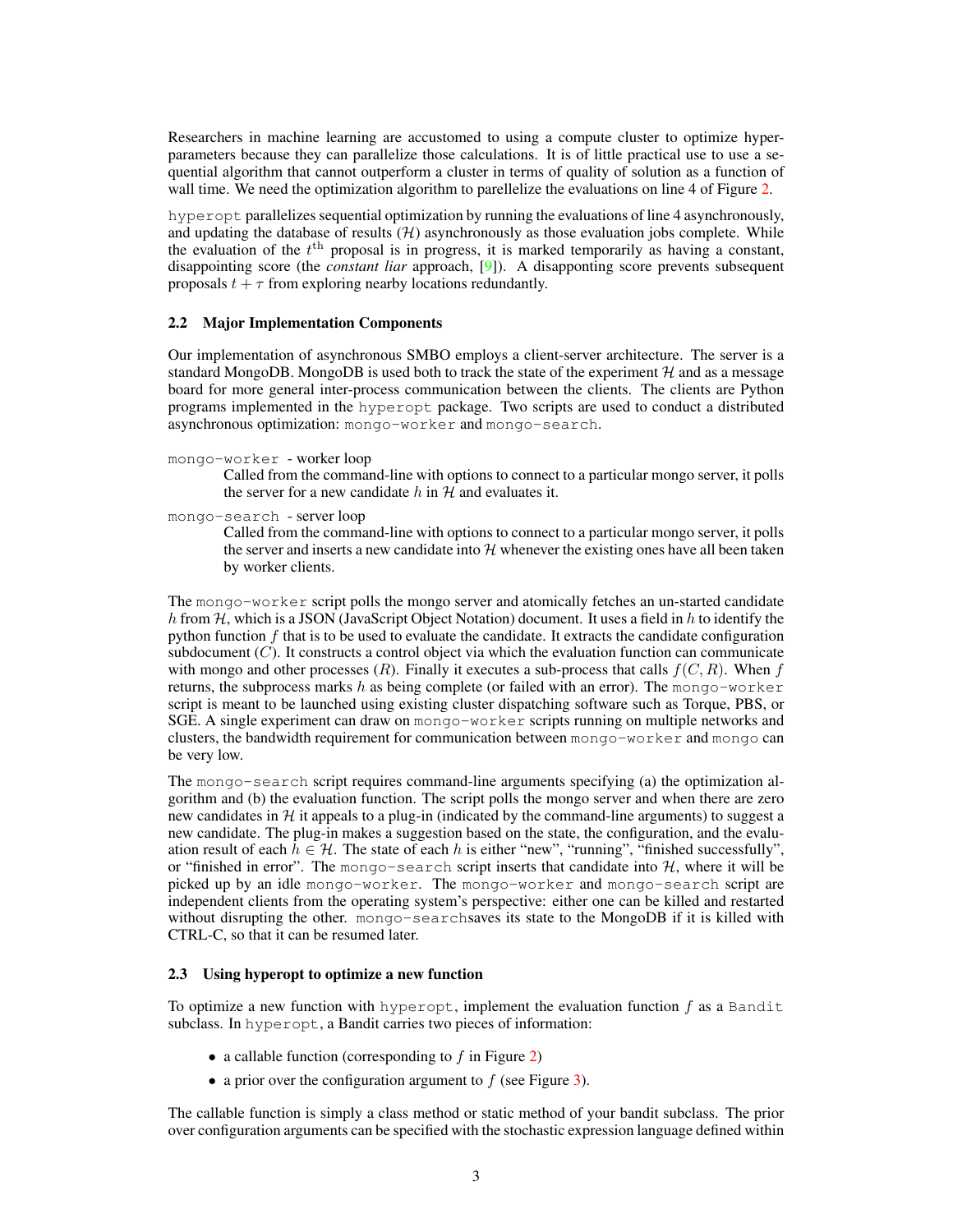```
rdict(
"preprocessing", one_of(
   rdict(
       "kind", "raw"),
    rdict(
        "kind", "zca",
        "energy", uniform(low=0.5, high=1.0))),
"dataset_name", "MNIST",
"seed", one_of(5, 6, 7, 8),
"batchsize", one_of(1, 20, 100),
"lr", lognormal(mu=log(.01), sigma=3),
"lr_anneal_start", ceil_lognormal(mu=log(1000), sigma=2),
"l2_penalty", one_of(0, lognormal(mu=log(1.0e-6), sigma=3)),
"n_hid", ceil_lognormal(mu=log(512), sigma=3, round=16))
```
<span id="page-3-0"></span>Figure 3: Specification of a search space using random dictionaries (rdict), random choices (one of), and random numbers (uniform, lognormal, ceil lognormal). Optimization algorithms in hyperopt inspect this data structure to draw random samples, infer posteriors, and define kernel functions in the configuration space.

hyperopt (see Figure [3](#page-3-0) for an example). This language is makes it easy to express broad, simple priors. it is possible to write a more complicated prior distributions over the configuration space by writing a stochastic Theano program.<sup>[2](#page-3-1)</sup> Both of these methods provide a graphical description of the configuration space to an optimization algorithm.

The structure of the configuration description can have an impact on search algorithms. For example, Figure [3](#page-3-0) uses a nested random variable to define the energy of the ZCA preprocessing option. We could express exactly the same prior if preprocessing were defined as one of ("raw", "zca") and "energy" were promoted to a top-level configuration field. However, these two expressions of the prior would lead to different kernels in the GP optimization algorithm. In the former case energy would not enter into the distance between trials with "raw" preprocessing. In the latter case, it would. It is our hope that a single description of a configuration space suffices to get the best performance from all optimization algorithms.

## 2.4 Optimization Algorithms

hyperopt provides three optimization algorithms: random search, the GM algorithm from [\[1\]](#page-4-0), and the GP algorithm from [\[1\]](#page-4-0). More algorithms are planned by the authors, and contributions from other researchers are welcome.

Optimization algorithms should inherit from the BanditAlgo (or TheanoBanditAlgo) base classes. Those classes have a virtual method suggest (or theano suggest that derived classes must implement. The details of how those functions should be implemented are provided in the code and documentation online. Essentially those functions accept the current state of  $H$  as an argument and return some number of promising candidates  $x^*$  for mongo-search to insert in the database.

## 2.5 Other notable resources

hyperopt also includes:

- mongo-show a script for rapid visualization of the state of an experiment. It can display a scatterplot of scores against time, or against the various hyper-parameters of the configuration space. It serves additionally as a starting point for custom visualization code.
- search a script for serial-mode evaluation that works without MongoDB.
- Simple inexpensive bandits for testing optimization algorithms.

<span id="page-3-1"></span><sup>&</sup>lt;sup>2</sup> Stochastic Theano programs implemented with MonteTheano: [http://www.github.com/](http://www.github.com/jaberg/MonteTheano) [jaberg/MonteTheano](http://www.github.com/jaberg/MonteTheano)